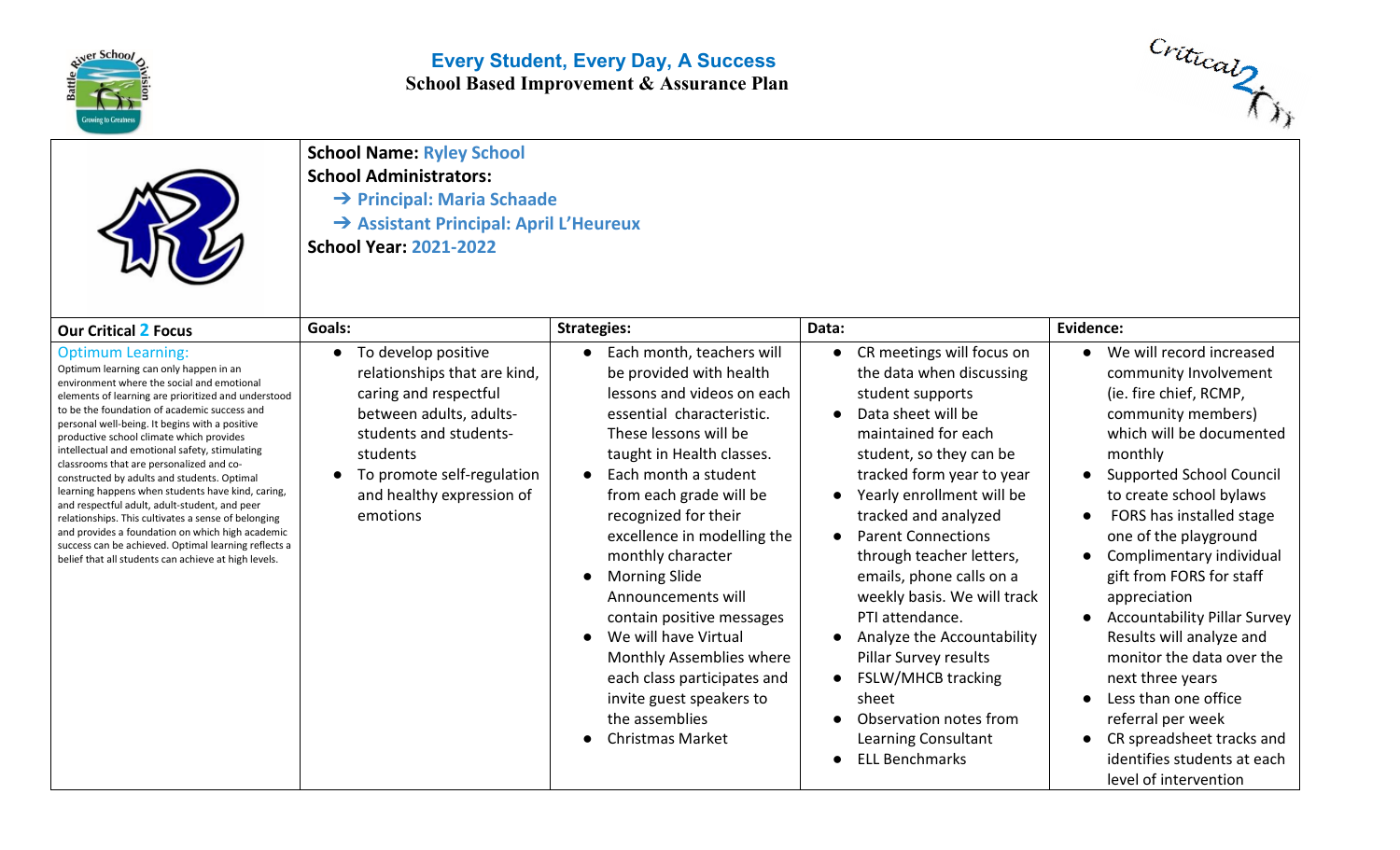| Student showcasing on<br>$\bullet$       | Increase the number of<br>$\bullet$   |
|------------------------------------------|---------------------------------------|
| morning announcements                    | support groups facilitated            |
| and monthly assemblies                   | by MHCB which will allow              |
| <b>Division Support and</b><br>$\bullet$ | for students having less              |
| Services presentations for               | conflict and behavior                 |
| staff on Trauma Informed                 | issues with each other.               |
| <b>Schools</b>                           | FSLW caseload will be<br>$\bullet$    |
| MHCB classroom                           | adjusted according to                 |
| presentations to provide                 | student needs.                        |
| students and staff with                  | Teachers share their                  |
| information on digital                   | learning from PD during               |
| citizenship skills and Zones             | staff meeting or                      |
| of Regulation                            | collaboration days                    |
| FSLW classroom                           | CR strategies identified<br>$\bullet$ |
| presentations on learning                | and implemented are                   |
| about the brain                          | tracked by recording the              |
| (understanding students                  | information on the Ryley              |
| with Trauma)                             | student CR data                       |
| Student Union will plan                  | spreadsheet                           |
| school spirit activities                 |                                       |
| Breakfast and snacks are                 |                                       |
| available for students on a              |                                       |
| daily basis                              |                                       |
| Monthly hot lunches                      |                                       |
| provided                                 |                                       |
| Weekly student support                   |                                       |
| meetings between admin                   |                                       |
| and FSLW                                 |                                       |
| Learn about the role of                  |                                       |
| School Council and regular               |                                       |
| communication with the                   |                                       |
| <b>School Council Chair</b>              |                                       |
| All ECS and new students                 |                                       |
| and staff receive a                      |                                       |
|                                          |                                       |
| complimentary school t-                  |                                       |
| shirt.                                   |                                       |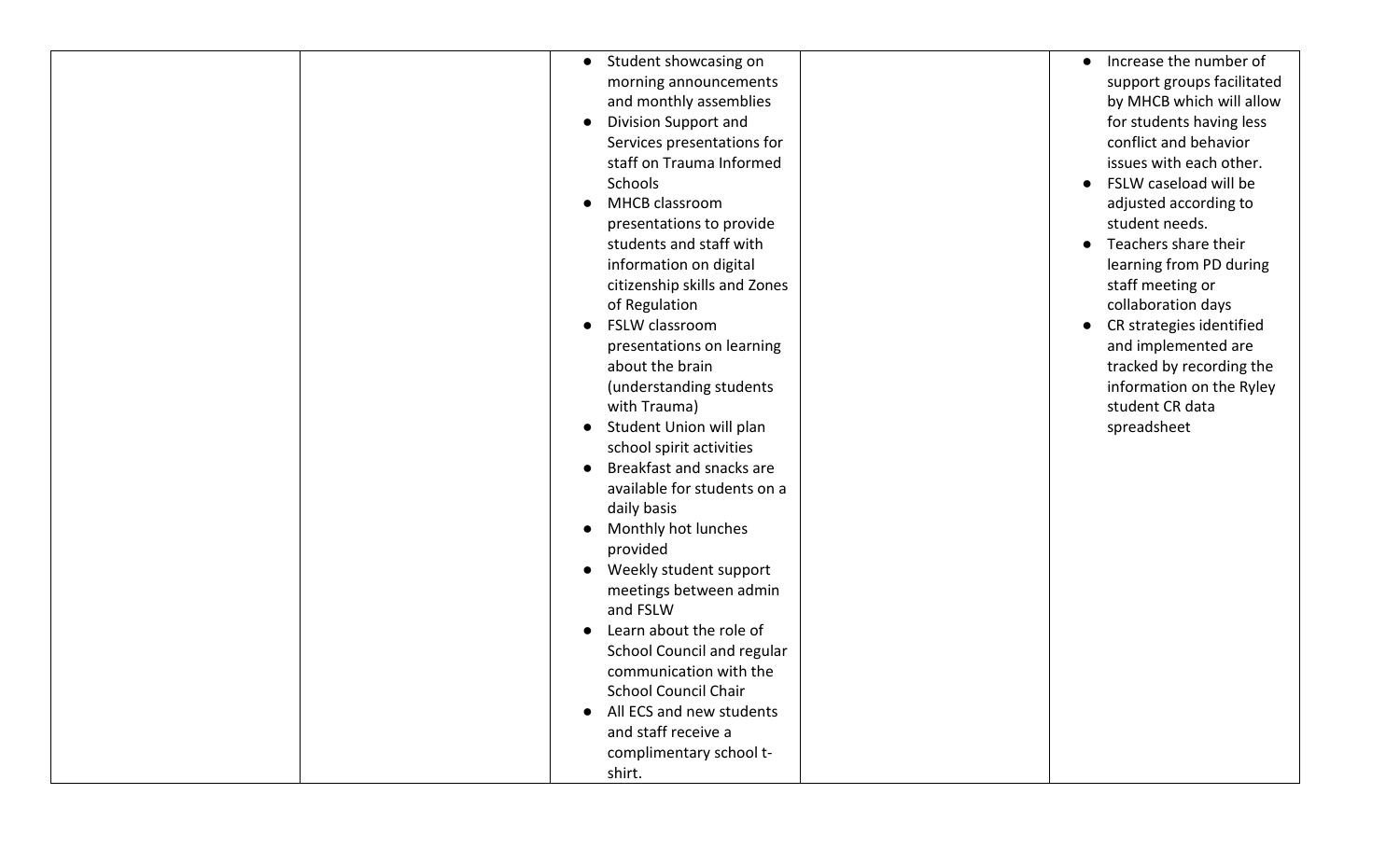|                                                                                                                                                                                                                                                                                                                                                                                                                                                                                                                      |                                                                                                                                                                                    | Students are rewarded for<br>$\bullet$<br>good behavior (ie. random<br>treats for wearing masks<br>properly)<br>Teachers use the<br>behaviour matrix to help<br>support students<br>Teachers mediate for<br>students to support<br>conflict resolution                                                                                                                                                                                                                                                                                                                                                                                                                        |                                                                                                                                                                                                                                                                                                                                                                                                                                                                                                                                                                                                                                          |                                                                                                                                                                                                                                                                                                                                                                                                                                                                                                                                                                                                                             |
|----------------------------------------------------------------------------------------------------------------------------------------------------------------------------------------------------------------------------------------------------------------------------------------------------------------------------------------------------------------------------------------------------------------------------------------------------------------------------------------------------------------------|------------------------------------------------------------------------------------------------------------------------------------------------------------------------------------|-------------------------------------------------------------------------------------------------------------------------------------------------------------------------------------------------------------------------------------------------------------------------------------------------------------------------------------------------------------------------------------------------------------------------------------------------------------------------------------------------------------------------------------------------------------------------------------------------------------------------------------------------------------------------------|------------------------------------------------------------------------------------------------------------------------------------------------------------------------------------------------------------------------------------------------------------------------------------------------------------------------------------------------------------------------------------------------------------------------------------------------------------------------------------------------------------------------------------------------------------------------------------------------------------------------------------------|-----------------------------------------------------------------------------------------------------------------------------------------------------------------------------------------------------------------------------------------------------------------------------------------------------------------------------------------------------------------------------------------------------------------------------------------------------------------------------------------------------------------------------------------------------------------------------------------------------------------------------|
| <b>High Quality Teaching:</b><br>High Quality Teaching requires teachers who are:<br>life long learners, current in their knowledge, able<br>to analyze and use resources that are relevant,<br>willing and able to use a variety of instructional<br>strategies to reach learner diversity, excellent<br>communicators, put students first, understand the<br>need for and the characteristics of optimum<br>learning environments and able to connect with<br>students within and outside of the learning process. | Teachers will identify<br>$\bullet$<br>students' learning needs<br>and provide differentiated<br>instructional strategies to<br>extend the knowledge and<br>skills of all students | Feedback will be used to<br>inform both the teacher<br>and student about their<br>learning and inform the<br>next steps in a teachers'<br>planning and instruction<br>Teachers will gather<br>$\bullet$<br>formative and summative<br>learning assessments to<br>ensure triangulation of<br>data<br>Staff will review and apply<br>the Pyramid of<br><b>Intervention Strategies</b><br>Teacher will instruct<br>students on how to use<br>Google Read and Write<br>Division Support and<br>Services presentations for<br>staff on Trauma Informed<br>School<br>teachers will update or<br>implement IPP's for<br>students<br>Teachers will participate in<br>Concept Based PD | Teachers will review and<br>analyze the MIPI data and<br>collaborate on student<br>supports which is shared<br>through a Google Doc<br>Teachers will review and<br>analyze the BAS data and<br>collaborate on student<br>supports during our<br>collaborative response<br>meetings<br>teachers will review and<br>analyze the LeNS and CC3<br>data<br>Teachers will get feedback<br>which which will allow<br>them to reflect and review<br>their progress on PGP's<br>Sample of student<br>assessments<br>Teachers will review and<br>analyze PAT results<br>Signed parent forms to<br>show student participation<br>in the study blitz | One year's growth for one<br>year's learning by<br>diagnostic testing<br>(MIPI/BAS/PAT/LeNS/CC3)<br>Observation of teachers<br>implementing instructional<br>strategies and best<br>classroom practices during<br>daily classroom walk<br>throughs<br>Each teacher can identify<br>various formative<br>assessment strategies to<br>support differentiated<br>instruction<br>during our collaborative<br>response meetings<br>Teachers participating in<br>professional development<br>Teachers becoming<br>proficient in collaborative<br>response by identifying<br>and implementing<br>strategies to support<br>students |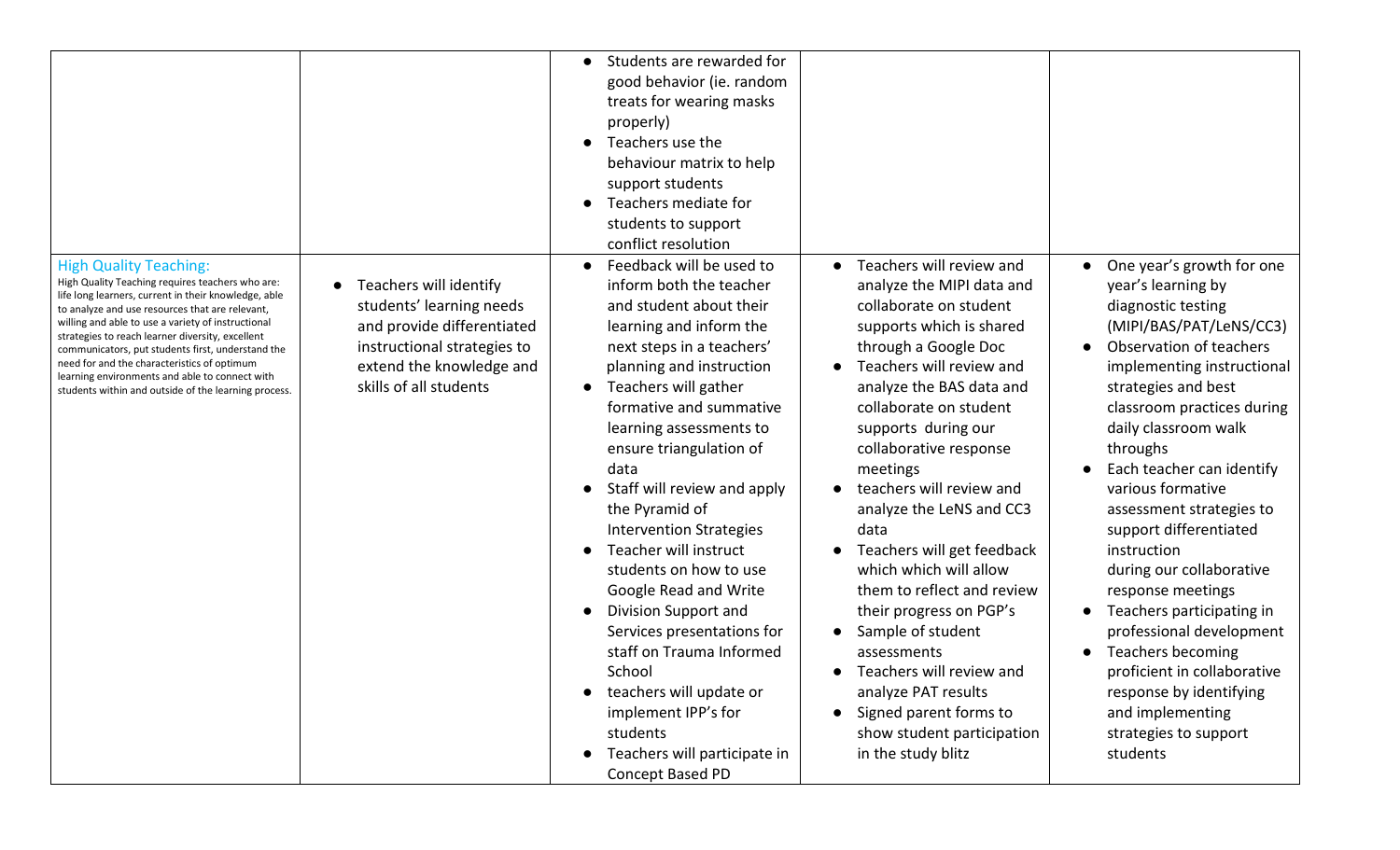|                                                                                                                                                                                                                                                                                                                                          | Division Support and<br>formative assessment<br>• Students create a goal<br>practices are recorded in<br>generated from the study<br>Services presentation on<br>IPPs for the staff<br>skill blitz<br>our CR team meeting<br>Teachers will provide a<br>notes<br>variety and choice of<br>summative assessments<br>Piloting the Guided Reader<br>project supported by BRSD<br>Collect literacy data on<br>grades 1-3 using LeNS and<br>CC <sub>3</sub> .<br>Piloting Words Their Way<br>Adding the digital<br>resources of Math Up.<br>Our grade 6 and 9 teachers<br>will be marking PAT's.<br>Teacher participating in<br>PAT working group<br>Student awareness on the<br>importance of attendance<br>and study skills through<br>the use of a study blitz |
|------------------------------------------------------------------------------------------------------------------------------------------------------------------------------------------------------------------------------------------------------------------------------------------------------------------------------------------|--------------------------------------------------------------------------------------------------------------------------------------------------------------------------------------------------------------------------------------------------------------------------------------------------------------------------------------------------------------------------------------------------------------------------------------------------------------------------------------------------------------------------------------------------------------------------------------------------------------------------------------------------------------------------------------------------------------------------------------------------------------|
| <b>Budget Connections</b> (Amount & Description):                                                                                                                                                                                                                                                                                        |                                                                                                                                                                                                                                                                                                                                                                                                                                                                                                                                                                                                                                                                                                                                                              |
| <b>Local and Societal Context</b><br>Local and Societal Context refers to the<br>engagement practices of schools and communities,<br>with support from the broader system, in<br>identifying and responding to the learning needs,<br>interests, aspirations and diverse cultural, social<br>and economic circumstances of all students. | (Record student, parent and community engagement opportunities in your school improvement process)<br><b>SAC Meetings</b><br>$\bullet$<br>Community member guest speakers at virtual assemblies<br>Accessing grants (playground)<br>Fundraising for school playground<br>ECS tree/sign (first kindergarten year at our school)<br>Accessing Lion's Park, swimming pool, curling rink, outdoor skating rink<br>Partnership with Outdoor Ed/Leadership class with the town of Ryley<br>$\bullet$<br><b>Volunteers for Breakfast Program</b><br>Deliver monthly school newsletters to the towns of Ryley and Holden                                                                                                                                             |
| <b>Success Stories</b>                                                                                                                                                                                                                                                                                                                   | Friends of Ryley School paid for the ECS tree and sign<br>$\bullet$<br>Received \$1000 grant from Farm Credit Canada for our breakfast program                                                                                                                                                                                                                                                                                                                                                                                                                                                                                                                                                                                                               |